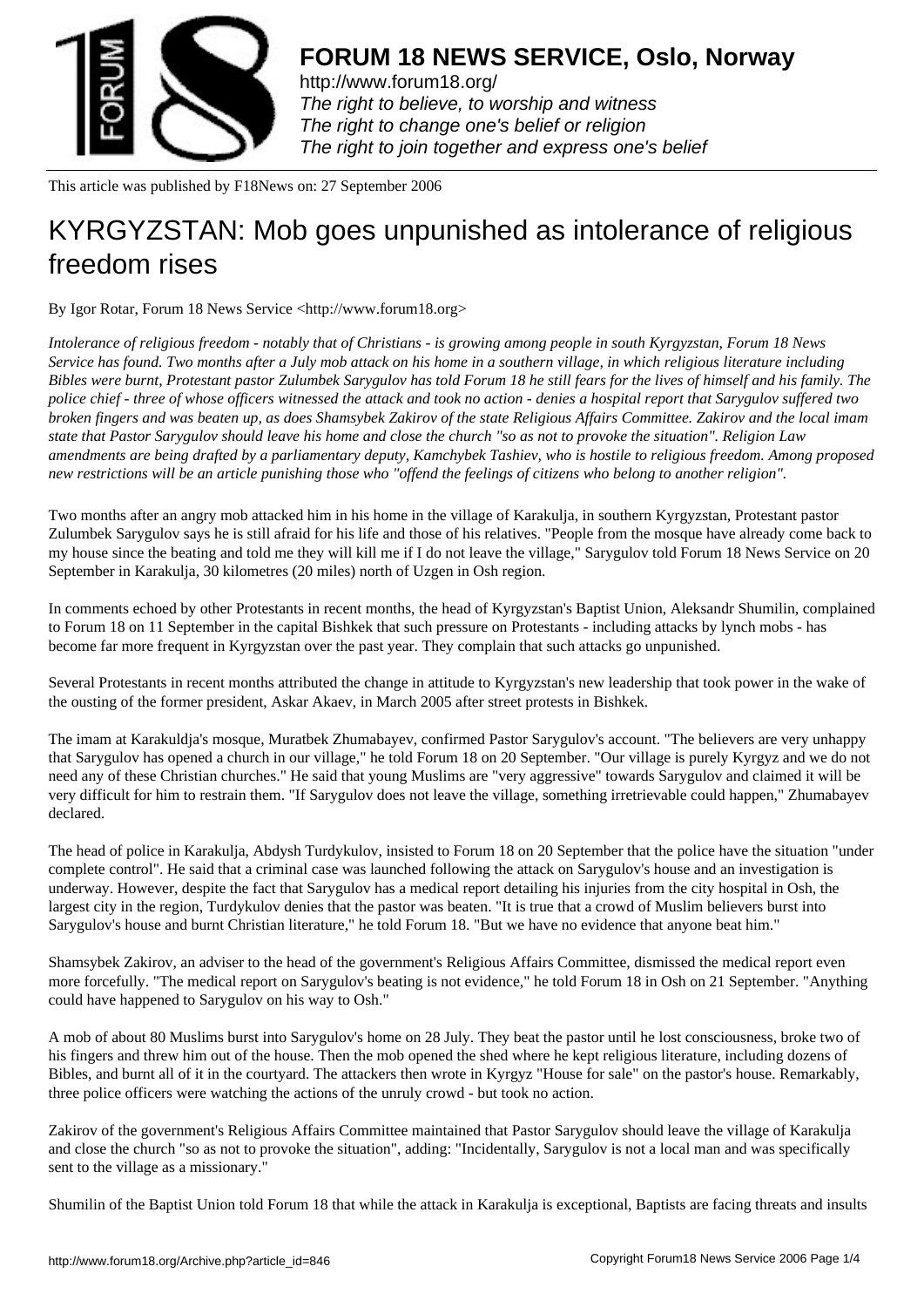Karakul, 130 kilometres (80 miles) from Jalal-Abad, and Tereksu, 150 kilometres (90 miles) from Jalal-Abad. In all these towns, Muslims have told the Baptists to close their churches and leave town, threatening to burn down the churches if they do not do as they are told.

In northern and central Kyrgyzstan the situation for Protestants is generally better, Shumilin thinks, but even here threats and force against them have occurred. In August local people attacked Protestant missionaries from Bishkek who came to preach in a village near At-bashi in Naryn region of central Kyrgyzstan. Shumilin also stated that on some occasions officers of the National Security Service (NSS) secret police and the ordinary police have even filmed Christian worship services in Bishkek.

What some Protestants describe as "persecution" of Christians by Muslims is being deliberately fostered, they think, by officials from the government's Religious Affairs Committee. One Protestant who preferred not to be identified claimed to Forum 18 that Committee officials are telling Protestants frankly: "Stop preaching among the Kyrgyz people so that you won't have any problems." However, Protestants maintain that they cannot stop preaching, because it is one of the foundations of their faith.

Members of other Christian churches have also felt the effects of the state's harsher policy. Janybek Zhakipov, pastor of the Jalal-Abad Protestant Church of Jesus Christ told Forum 18 that he had come under great pressure from the authorities, involving numerous ordinary police and NSS secret police inspections. Religious Affairs Committee officials showed Zhakipov a letter signed by 500 Muslims in Jalal-Abad demanding the church's closure because its members were preaching to Muslims. They stated that the church may lose its registered status. Zhakipov added that sister congregations in other local towns face similar pressure (see F18News 12 July 2006 <http://www.forum18.org/Archive.php?article\_id=810>).

Perhaps surprisingly among other religious minorities, the Jehovah's Witnesses say they have not felt the effects of the authorities' new policy. "So far, at least, we have had no problems in Kyrgyzstan," Fyodor Zhitnikov, who oversees Jehovah's Witness congregations across Central Asia from neighbouring Kazakhstan, told Forum 18 on 25 September.

The question of Muslim anger at conversions from Islam to Christianity and to other faiths has for some time been an issue in southern Kyrgyzstan (see F18News 7 January 2004 <http://www.forum18.org/Archive.php?article\_id=222>). In the worst case so far, Saktinbai Usmanov, an ethnic Kyrgyz convert to Protestant Christianity, was murdered in December 2005 in Zhety-Oguz village in Zhety-Oguz region on the southern bank of Lake Isyk-kul [Lake Ysyk-Köl] (see F18News 17 February 2006 <http://www.forum18.org/Archive.php?article\_id=729>). In neighbouring Tajikistan a Baptist Pastor Sergei Bessarab was murdered in January 2004 (see F18News 27 May 2004 <http://www.forum18.org/Archive.php?article\_id=330>). In May 2005, a regional court sentenced 12 people found guilty of his murder to 25 years' imprisonment.

Religious affairs official Zakirov strongly denied that the Kyrgyz government's policy towards religious minorities has changed since President Akaev was deposed. "The problems with religious minorities surfaced when Akaev was still in power," Zakirov told Forum 18. "However, they have reached a crisis point and we have to take harsher measures."

Zakirov thinks the harsher policy towards religious minorities is linked primarily to the recent rapid strengthening of the position of Islamic radicals in southern Kyrgyzstan. "A whole range of radical Islamic organisations has appeared here, and more of them emerge every day. The Islamists are coming over here from the Kyrgyz-Tajik border. The law enforcement agencies in Jalal-Abad have had to enter into a real battle with Islamic fanatics who have set up a base in a private home."

He added that the funeral in August of local imam Muhammadrafik Kamalov "very nearly sparked an anti-government protest". "In this complex situation, if we show indulgence to the spread of Christianity, we will simply be accused of anti-Islamic policies."

Kamalov, the imam of one of the largest mosques in the south of Kyrgyzstan, was killed by the NSS secret police on 6 August on the outskirts of Osh. The circumstances of the imam's death remain unclear (see F18News 24 August 2006 <http://www.forum18.org/Archive.php?article\_id=835>).

At least two factors underlay the intolerant attitude of Muslims towards Muslims who have converted to Christianity: Islamic law's requirement that Muslims who reject their faith have to be punished; and the possibility that those who have converted to Christianity are seen in Central Asia are seen as having lost their national identity (see F18News 17 February 2006 <http://www.forum18.org/Archive.php?article\_id=729>).

The Religious Affairs Committee's adviser Zakirov says that he and his colleagues are caught "between two fires". "At virtually every meeting with local people in the south of the country we are asked to stop Protestant churches from carrying out propaganda among Muslims." He repeated his earlier comment to Forum 18 that he has several times been called "an enemy of Islam" for registering a Protestant church (see F18News 12 July 2006 <http://www.forum18.org/Archive.php?article\_id=810>).

Zakirov claims the main problem is that Protestants actively engage in sharing their beliefs. "For example, there are no problems here with the Orthodox, because they do not recruit supporters from the Muslim population. The local people are very well-disposed to the Orthodox and there have even been cases where they have helped build their churches."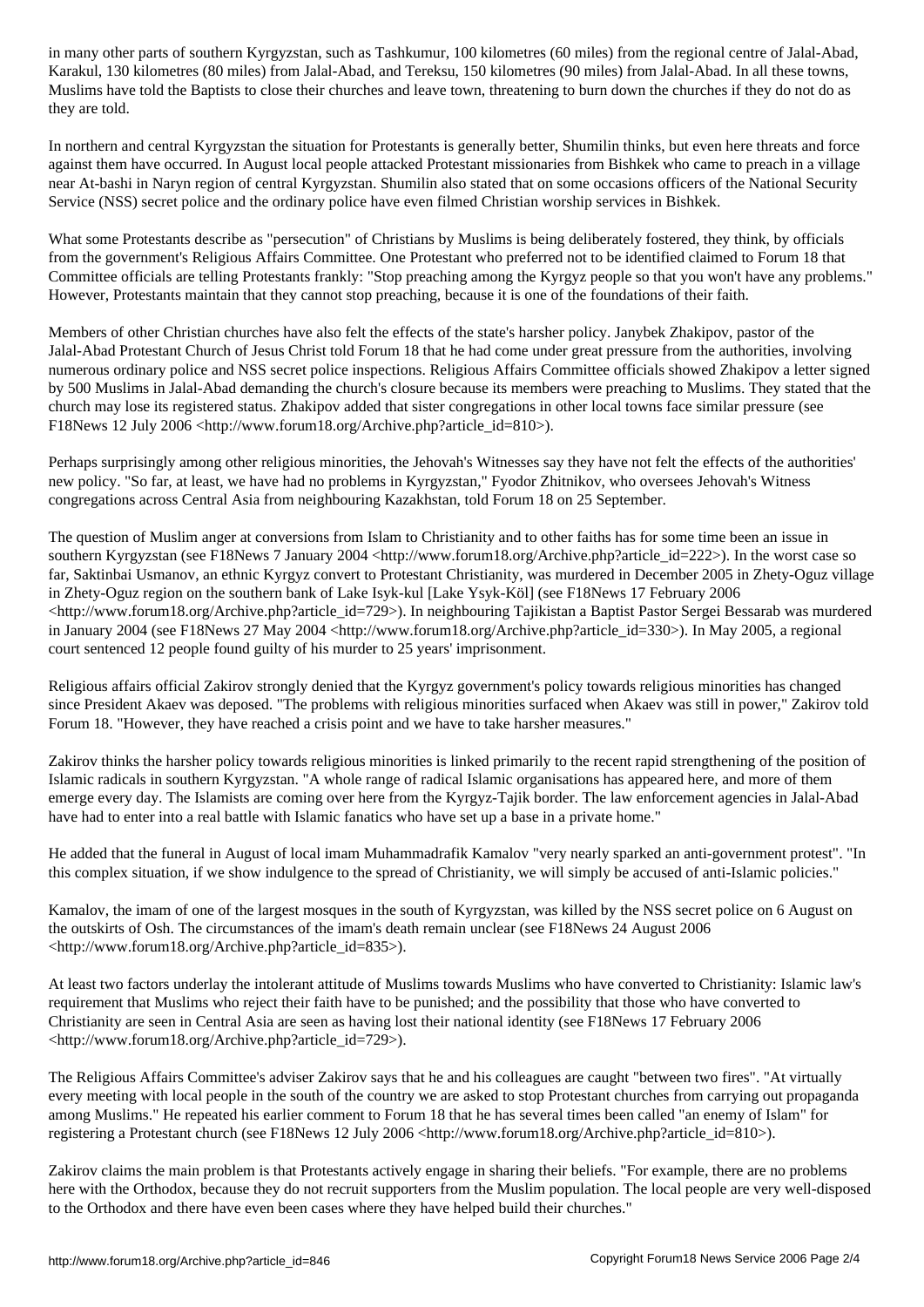Protestants do have the right to preach, both under international standards to which the government has agreed and under Kyrgyz law, Zakirov agreed. "But unfortunately, we have to work with the actual local situation. For example, Karakulja is a purely Kyrgyz village. When we tried to explain to the local people that Sarygulov has the right to preach under international law, they told us 'we have our own laws handed down by our ancestors and we care nothing for international standards'. When we ask the Protestants to stop preaching to Muslims we are primarily concerned for their safety - because it could simply end up in a kangaroo court. This is not Europe, and the actions of Protestants today could destabilise the situation in the south of the country." Zakirov also reasoned along these lines when discussing the problem with Forum 18 in July this year.

Zakirov confirmed that amendments will be made to the Religion Law restricting missionary activity (see F18News 12 July 2006  $\langle$ http://www.forum18.org/Archive.php?article\_id=810>). "I hope that the new draft Law will be as close as possible to international standards. However, we need to take account of the complex reality, not just international standards," he insisted to Forum 18.

A wide-ranging Extremism Law, which leaves open the possibility of it being applied to peaceful religious activity and communities, was adopted in 2005 (see F18News 19 October 2005 <http://www.forum18.org/Archive.php?article\_id=673>).

Forum 18 has established that the new Religion Law is currently being drafted by a member of the Kyrgyz parliament, Kamchybek Tashiev. Despite some 20 attempts over several days in mid-September, Forum 18 was unable to reach him by telephone to find out what changes to the law he would like to see and why. However, it is likely that Tashiev intends the draft law to be harsher and to restrict religious believers' rights.

Interestingly, on 6 June the newsletter published by the Jalal-Abad organisation Justice carried a detailed response from Tashiev to a letter addressed to him by the Jalal-Abad resident who accused Christians of turning her husband into a "zombie". This accusation and particularly the publicity given to it by Justice - sparked intense pressure against the Protestant Church of Jesus Christ (see F18News 12 July 2006 <http://www.forum18.org/Archive.php?article\_id=810>).

"It is true that the public in the city of Jalal-Abad are unhappy with the religious activity of this church and its aggressive evangelism among the population," Tashiev wrote. "In response to this, the state has now sent a second official warning to this church notifying it of the launch of procedures to withdraw its registration certificate."

Arguing that the current Religion Law is "imperfect", Tashiev said he is "spearheading" an amended Religion Law. "The initiative to amend the Law has been prompted by numerous appeals from citizens, who have come into conflict with the activity of these religious communities. For occasions when people offend the feelings of citizens who belong to another religion, I have added a third article stating that such actions will be punished by law."

In 2001 a group of ethnic Uzbeks from south Kyrgyzstan set up a kangaroo court, which tried to convict fellow Uzbeks who had converted to Christianity. Uzbekistan and Kazakhstan have both seen cases where Muslim converts to Christianity have been the victims of kangaroo courts, with official connivance (see F18News 11 May 2005  $\langle$ http://www.forum18.org/Archive.php?article\_id=557>). Officials have sought to blame Christian evangelism for these religious freedom violations.

At present in Central Asia, only Uzbekistan bans evangelism or proselytism (see F18News 10 May 2006  $\text{th}(w)$  /www.forum18.org/Archive.php?article\_id=777>). However, Tajikistan has also drafted a law banning evangelism or proselytism, consideration of which appears to have been postponed until after presidential elections due in November 2006 (see F18News 7 June 2006 <http://www.forum18.org/Archive.php?article\_id=795>). (END)

For background information see Forum 18's Kyrgyzstan religious freedom survey at <http://www.forum18.org/Archive.php?article\_id=222>.

A survey of the religious freedom decline in the eastern part of the Organisation for Security and Co-operation in Europe (OSCE) area is at <http://www.forum18.org/Archive.php?article\_id=806>, and of religious intolerance in Central Asia is at <http://www.forum18.org/Archive.php?article\_id=815>.

For a personal commentary by a Muslim scholar, advocating religious freedom for all faiths as the best antidote to Islamic religious extremism in Uzbekistan, see <http://www.forum18.org/Archive.php?article\_id=338>.

A printer-friendly map of Kyrgyzstan is available at <http://www.nationalgeographic.com/xpeditions/atlas/index.html?Parent=asia&Rootmap=kyrgyz>

© Forum 18 News Service. All rights reserved. ISSN 1504-2855

You may reproduce or quote this article provided that credit is given to